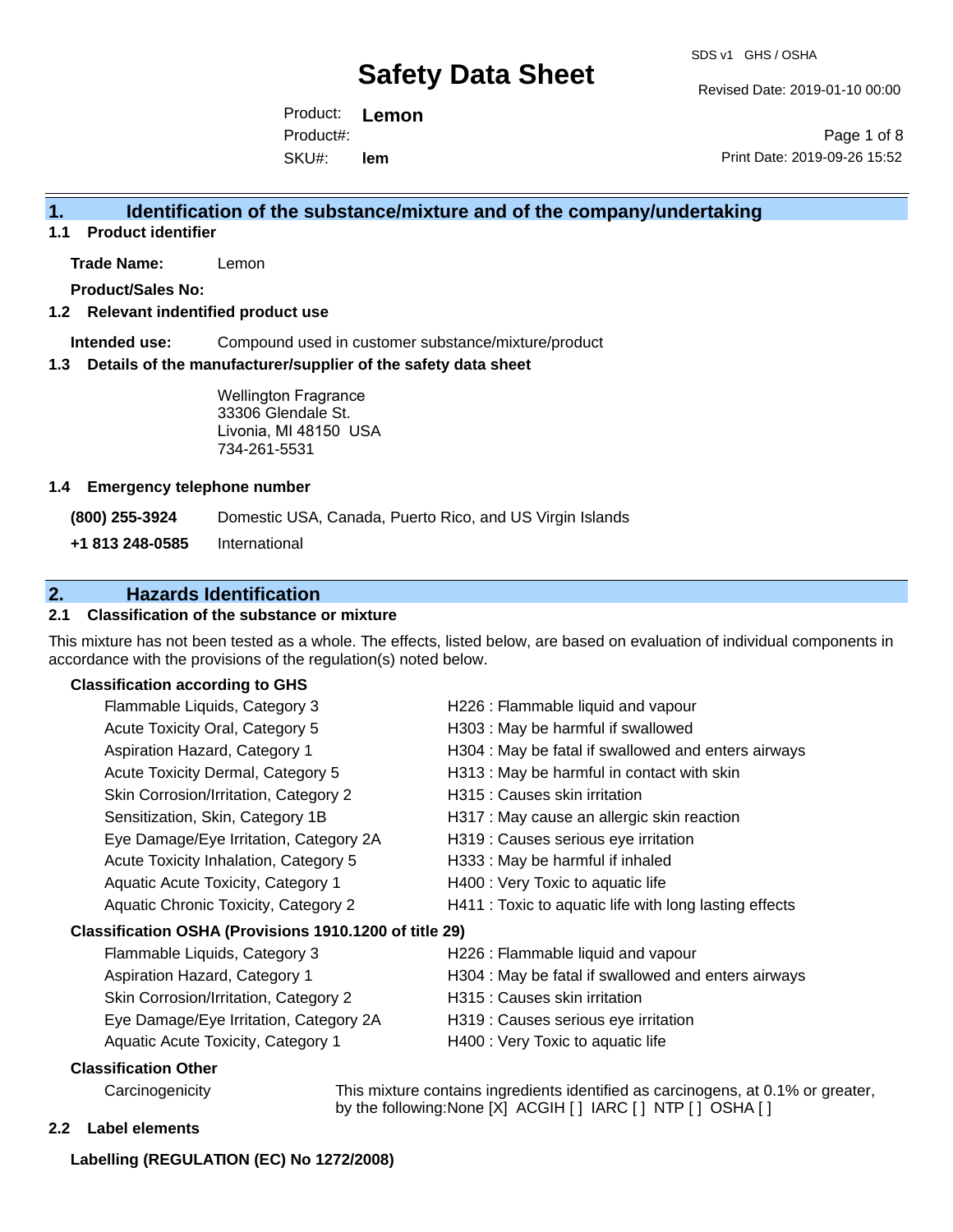#### SDS v1 GHS / OSHA

# **Safety Data Sheet**

Revised Date: 2019-01-10 00:00

Page 2 of 8 Print Date: 2019-09-26 15:52

Product: **Lemon**  SKU#: Product#: **lem**

# **Hazard pictograms**







# **Signal Word: Danger**

| <b>Hazard statments</b> |                                                 |
|-------------------------|-------------------------------------------------|
| H <sub>226</sub>        | Flammable liquid and vapour                     |
| H303                    | May be harmful if swallowed                     |
| H304                    | May be fatal if swallowed and enters airways    |
| H313                    | May be harmful in contact with skin             |
| H315                    | Causes skin irritation                          |
| H317                    | May cause an allergic skin reaction             |
| H319                    | Causes serious eye irritation                   |
| H333                    | May be harmful if inhaled                       |
| H400                    | Very Toxic to aquatic life                      |
| H411                    | Toxic to aquatic life with long lasting effects |

# **Precautionary Statements**

# **Prevention:**

| P233 | Keep container tightly closed                                         |
|------|-----------------------------------------------------------------------|
| P235 | Keep cool                                                             |
| P240 | Ground/bond container and receiving equipment                         |
| P241 | Use explosion-proof electrical/ventilating/light//equipment           |
| P242 | Use only non-sparking tools                                           |
| P243 | Take precautionary measures against static discharge                  |
| P264 | Wash hands thoroughly after handling                                  |
| P272 | Contaminated work clothing should not be allowed out of the workplace |
| P273 | Avoid release to the environment                                      |
|      |                                                                       |

### **Response:**

| P301 + P310 + P331   | IF SWALLOWED: Immediately call a POISON CENTER or doctor/physician Do NOT<br>induce vomiting                                          |
|----------------------|---------------------------------------------------------------------------------------------------------------------------------------|
| $P302 + P352$        | IF ON SKIN: Wash with soap and water                                                                                                  |
| $P303 + P361 + P353$ | IF ON SKIN (or hair): Remove/Take off immediately all contaminated clothing Rinse skin<br>with water/shower                           |
| $P304 + P312$        | IF INHALED: Call a POISON CENTER or doctor/physician if you feel unwell                                                               |
| $P305 + P351 + P338$ | IF IN EYES: Rinse cautiously with water for several minutes Remove contact lenses if<br>present and easy to do. continue rinsing      |
| P312                 | Call a POISON CENTER or doctor/physician if you feel unwell                                                                           |
| $P333 + P313$        | If skin irritation or a rash occurs: Get medical advice/attention                                                                     |
| $P337 + P313$        | If eye irritation persists: Get medical advice/attention                                                                              |
| P352                 | Wash with soap and water                                                                                                              |
| P362                 | Take off contaminated clothing and wash before reuse                                                                                  |
| P363                 | Wash contaminated clothing before reuse                                                                                               |
| P370 + P378          | In case of fire: Use Carbon dioxide (CO2), Dry chemical, or Foam for extinction. Do not use<br>a direct water jet on burning material |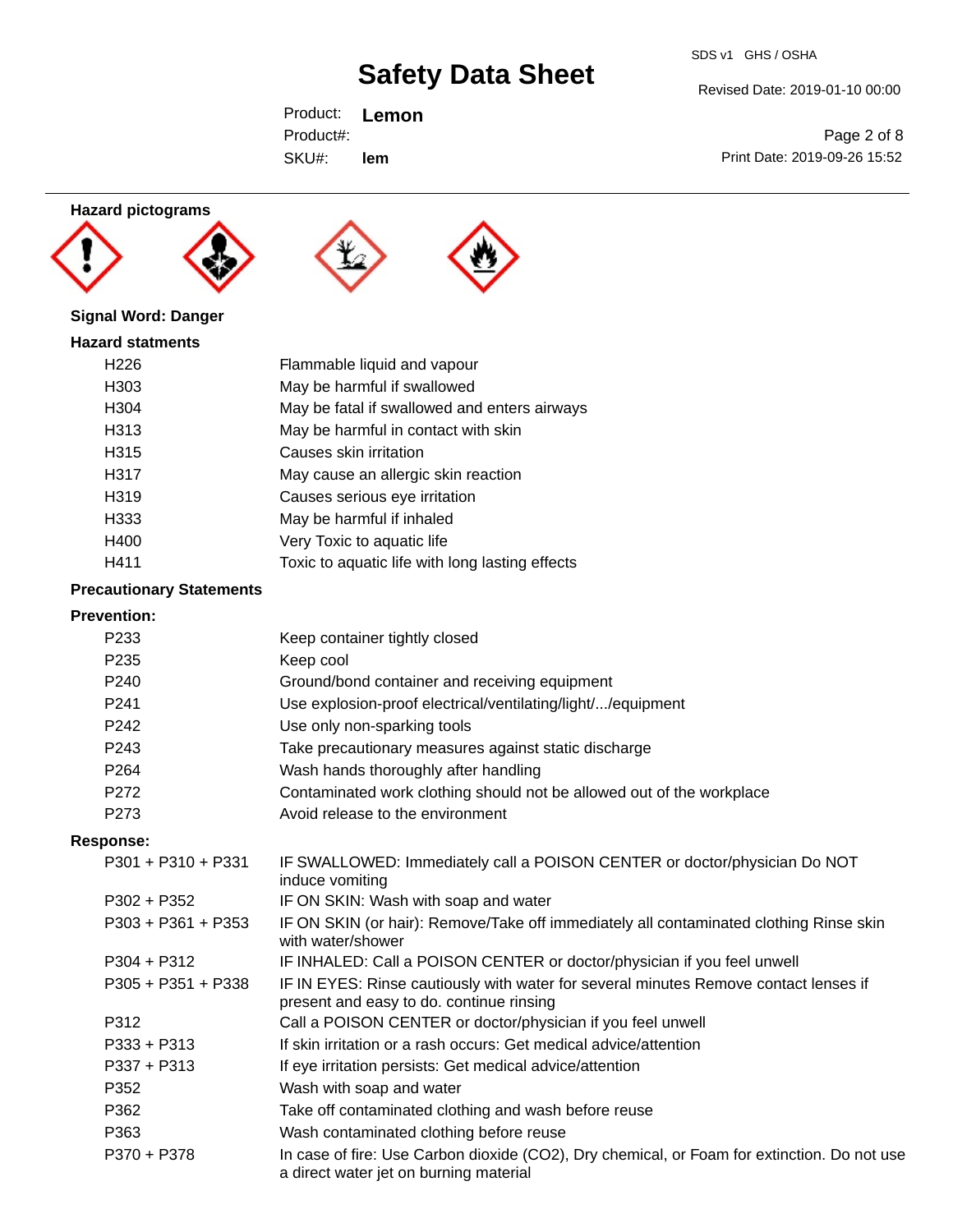Revised Date: 2019-01-10 00:00

Product: **Lemon**  SKU#: Product#: **lem**

Page 3 of 8 Print Date: 2019-09-26 15:52

P391 Collect Spillage

### **2.3 Other Hazards**

**no data available**

# **3. Composition/Information on Ingredients**

### **3.1 Mixtures**

This product is a complex mixture of ingredients, which contains among others the following substance(s), presenting a health or environmental hazard within the meaning of the UN Globally Harmonized System of Classification and Labeling of Chemicals (GHS):

| CAS#<br>Ingredient                                       | EC#                                            | Conc.<br>Range | <b>GHS Classification</b>           |  |  |
|----------------------------------------------------------|------------------------------------------------|----------------|-------------------------------------|--|--|
| 120-51-4                                                 | 204-402-9                                      | 40 - 50 %      | H302; H313; H400; H411              |  |  |
| <b>Benzyl Benzoate</b>                                   |                                                |                |                                     |  |  |
| 5989-27-5                                                | 227-813-5                                      | $20 - 30 \%$   | H226; H304; H315; H317; H400; H410  |  |  |
| Limonene                                                 |                                                |                |                                     |  |  |
| 5392-40-5                                                | 226-394-6                                      | $5 - 10 \%$    | H313; H315; H317; H319; H401        |  |  |
| Citral                                                   |                                                |                |                                     |  |  |
| <b>8050-15-5</b> 232-476-2                               |                                                | $2 - 5 \%$     | H402; H412                          |  |  |
|                                                          | Methyl ester of rosin (partially hydrogenated) |                |                                     |  |  |
|                                                          | <b>99-87-6</b> 202-796-7                       | $2 - 5\%$      | H226; H303; H304; H316; H401; H411  |  |  |
| p-cymene                                                 |                                                |                |                                     |  |  |
| 80-56-8                                                  | 201-291-9                                      | $2 - 5%$       | H226; H302; H304; H315; H317; H400; |  |  |
| pinene                                                   |                                                |                | H410                                |  |  |
| 98-55-5                                                  | 202-680-6                                      | $1 - 2%$       | H227; H303; H315; H319; H401        |  |  |
| <b>Terpineol</b>                                         |                                                |                |                                     |  |  |
| 115-95-7                                                 | 204-116-4                                      | $1 - 2%$       | H227; H315; H317; H320; H402        |  |  |
| Linalyl Acetate                                          |                                                |                |                                     |  |  |
| <b>78-70-6</b> 201-134-4                                 |                                                | $1 - 2%$       | H227; H303; H315; H317; H319; H402  |  |  |
| Linalool                                                 |                                                |                |                                     |  |  |
| <b>128-37-0</b> 204-881-4                                |                                                | $1 - 2%$       | H316; H400; H410                    |  |  |
|                                                          | <b>Butylated hydroxytoluene</b>                |                |                                     |  |  |
| 105-87-3                                                 | 203-341-5                                      | $0.1 - 1.0 \%$ | H315; H317; H401; H412              |  |  |
| Geranyl Acetate                                          |                                                |                |                                     |  |  |
| See Section 16 for full text of GHS classification codes |                                                |                |                                     |  |  |

See Section 16 for full text of GHS classification codes which where not shown in section 2

Total Hydrocarbon Content (%  $w/w$ ) = 25.60

# **4. First Aid Measures**

# **4.1 Description of first aid measures**

**Inhalation:** Remove from exposure site to fresh air and keep at rest. Obtain medical advice.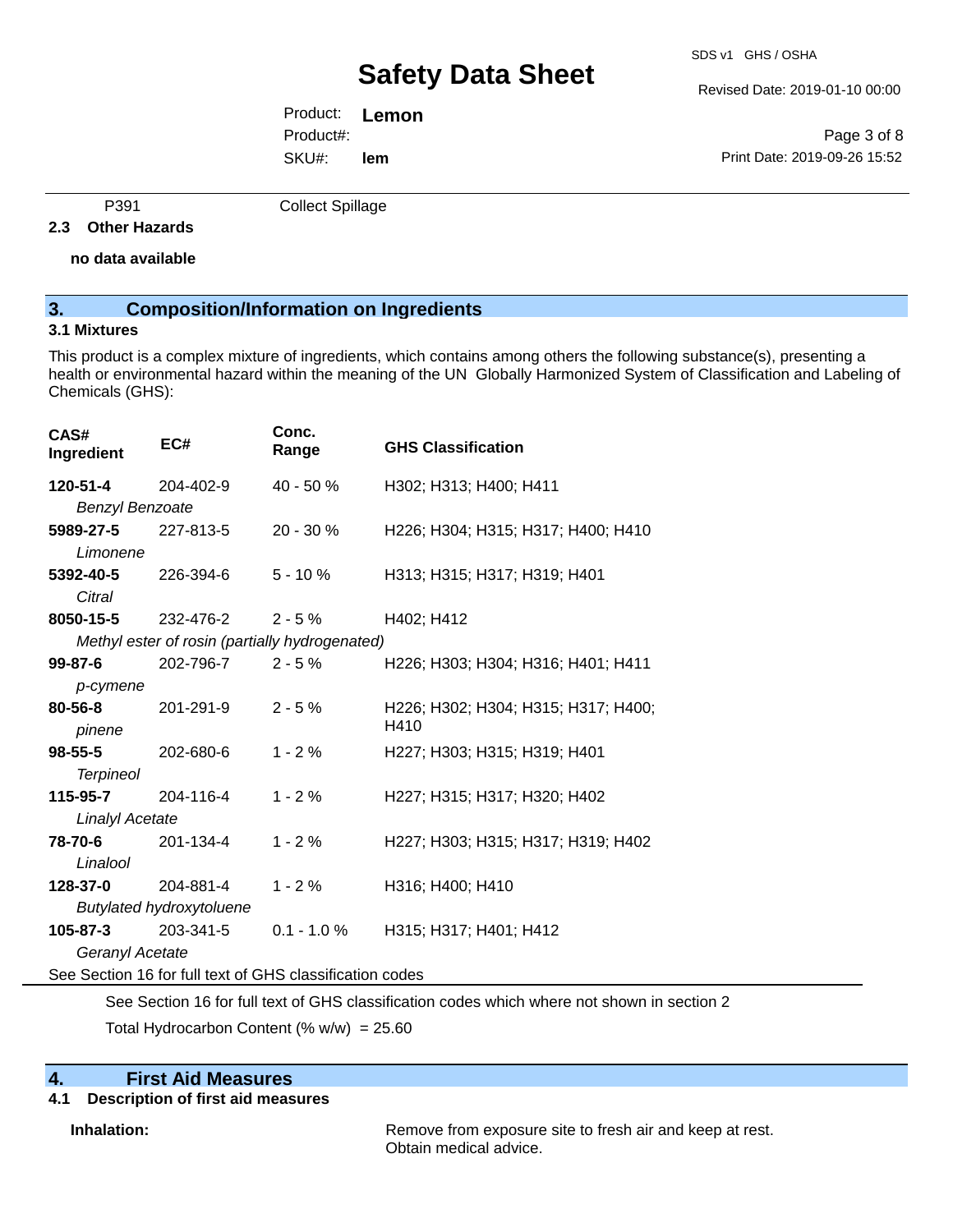# **Safety Data Shoot**

SDS v1 GHS / OSHA

|     |                                                             |           | <b>DAICLY DAIA OIICCL</b>                                                                       | Revised Date: 2019-01-10 00:00                                      |  |
|-----|-------------------------------------------------------------|-----------|-------------------------------------------------------------------------------------------------|---------------------------------------------------------------------|--|
|     |                                                             | Product:  | Lemon                                                                                           |                                                                     |  |
|     |                                                             | Product#: |                                                                                                 | Page 4 of 8                                                         |  |
|     |                                                             | SKU#:     | lem                                                                                             | Print Date: 2019-09-26 15:52                                        |  |
|     | <b>Eye Exposure:</b>                                        |           | Flush immediately with water for at least 15 minutes.<br>Contact physician if symptoms persist. |                                                                     |  |
|     | <b>Skin Exposure:</b>                                       |           | Contact physician if symptoms persist.                                                          | Remove contaminated clothes. Wash thoroughly with water (and soap). |  |
|     | Ingestion:                                                  |           | Rinse mouth with water and obtain medical advice.                                               |                                                                     |  |
| 4.2 | Most important symptoms and effects, both acute and delayed |           |                                                                                                 |                                                                     |  |
|     | <b>Symptoms:</b>                                            |           | no data available                                                                               |                                                                     |  |
|     | Risks:                                                      |           | Refer to Section 2.2 "Hazard Statements"                                                        |                                                                     |  |
| 4.3 |                                                             |           | Indication of any immediate medical attention and special treatment needed                      |                                                                     |  |
|     | <b>Treatment:</b>                                           |           | Refer to Section 2.2 "Response"                                                                 |                                                                     |  |
| 5.  | <b>Fire-Fighting measures</b>                               |           |                                                                                                 |                                                                     |  |
| 5.1 | <b>Extinguishing media</b>                                  |           |                                                                                                 |                                                                     |  |
|     | Suitable:                                                   |           | Carbon dioxide (CO2), Dry chemical, Foam                                                        |                                                                     |  |
|     | Unsuitable                                                  |           | Do not use a direct water jet on burning material                                               |                                                                     |  |
| 5.2 | Special hazards arising from the substance or mixture       |           |                                                                                                 |                                                                     |  |
|     | <b>During fire fighting:</b><br>5.3 Advice for firefighters |           | Water may be ineffective                                                                        |                                                                     |  |
|     | <b>Further information:</b>                                 |           | Standard procedure for chemical fires                                                           |                                                                     |  |
|     |                                                             |           |                                                                                                 |                                                                     |  |

### **6. Accidental Release Measures**

#### **6.1 Personal precautions, protective equipment and emergency procedures**

Avoid inhalation and contact with skin and eyes. A self-contained breathing apparatus is recommended in case of a major spill.

### **6.2 Environmental precautions**

Keep away from drains, soil, and surface and groundwater.

#### **6.3 Methods and materials for containment and cleaning up**

Clean up spillage promptly. Remove ignition sources. Provide adequate ventilation. Avoid excessive inhalation of vapors. Gross spillages should be contained by use of sand or inert powder and disposed of according to the local regulations.

#### **6.4 Reference to other sections**

Not Applicable

# **7. Handling and Storage**

#### **7.1 Precautions for safe handling**

Apply according to good manufacturing and industrial hygiene practices with proper ventilation. Do not drink, eat or smoke while handling. Respect good personal hygiene.

#### **7.2 Conditions for safe storage, including any incompatibilities**

Store in a cool, dry and ventilated area away from heat sources and protected from light in tightly closed original container. Avoid uncoated metal container. Keep air contact to a minimum.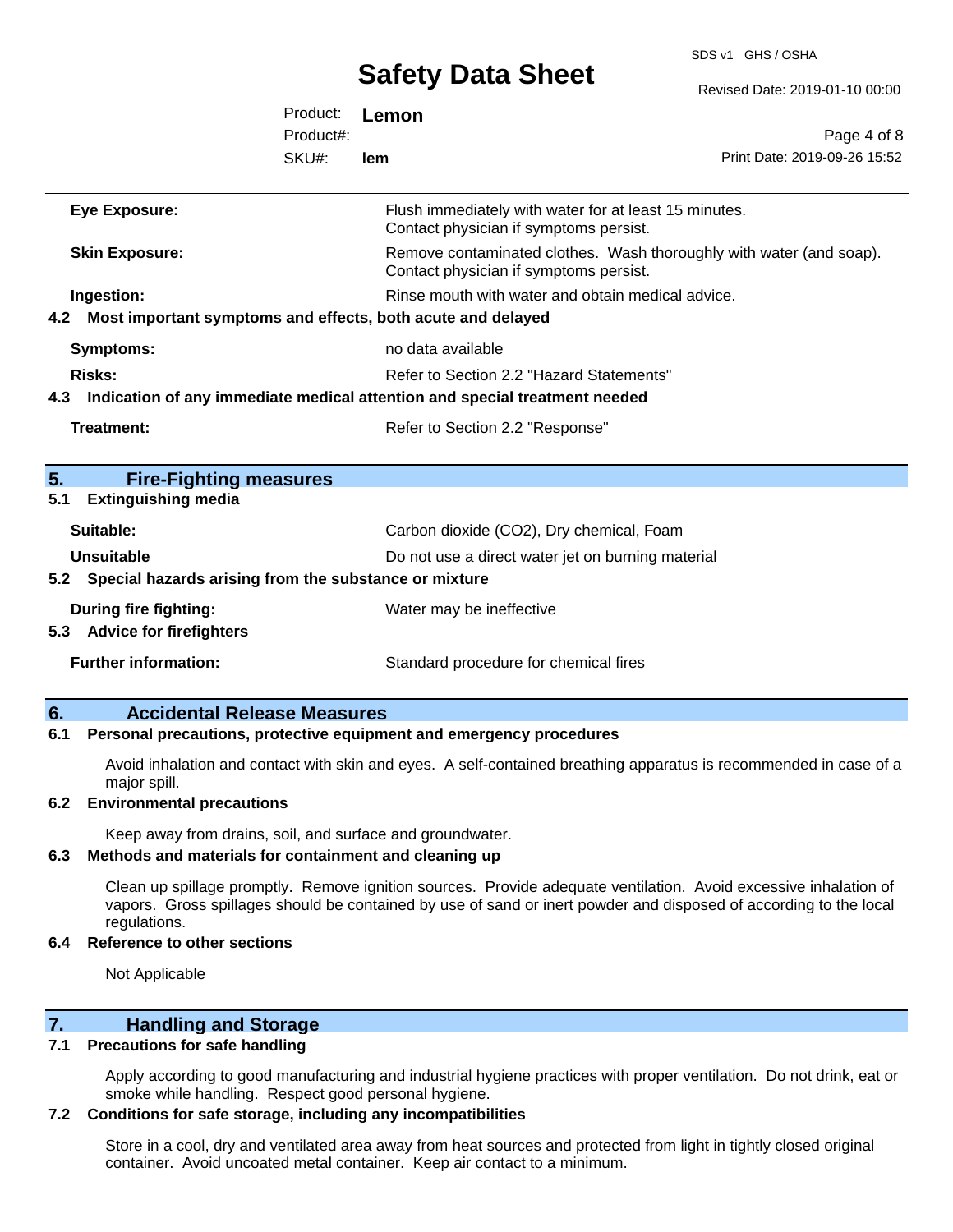Revised Date: 2019-01-10 00:00

Product: **Lemon**  SKU#: Product#: **lem**

Page 5 of 8 Print Date: 2019-09-26 15:52

# **7.3 Specific end uses**

No information available

# **8. Exposure Controls/Personal Protection**

# **8.1 Control parameters**

| <b>Exposure Limits:</b>                                                                                                                                     |        |                                                                                               |              |                                   |      |                         |
|-------------------------------------------------------------------------------------------------------------------------------------------------------------|--------|-----------------------------------------------------------------------------------------------|--------------|-----------------------------------|------|-------------------------|
| <b>Component</b>                                                                                                                                            |        |                                                                                               | <b>ACGIH</b> | ACGIH<br>TWA ppm STEL ppm TWA ppm | OSHA | <b>OSHA</b><br>STEL ppm |
| 128-37-0                                                                                                                                                    |        | <b>Butylated hydroxytoluene</b>                                                               | 2            |                                   |      |                         |
| $80 - 56 - 8$                                                                                                                                               | pinene |                                                                                               | 20           |                                   |      |                         |
| <b>Engineering Controls:</b>                                                                                                                                |        | Use local exhaust as needed.<br>8.2 Exposure controls - Personal protective equipment         |              |                                   |      |                         |
| Tightly sealed goggles, face shield, or safety glasses with brow guards and side shields, etc.<br>Eye protection:<br>as may be appropriate for the exposure |        |                                                                                               |              |                                   |      |                         |
| <b>Respiratory protection:</b>                                                                                                                              |        | Avoid excessive inhalation of concentrated vapors. Apply local ventilation where appropriate. |              |                                   |      |                         |

**Skin protection:** Avoid Skin contact. Use chemically resistant gloves as needed.

# **9. Physical and Chemical Properties**

# **9.1 Information on basic physical and chemical properties**

| Appearance:                  | Liquid                          |
|------------------------------|---------------------------------|
| Odor:                        | Conforms to Standard            |
| Color:                       | Colorless to Yellow Tint (G0-1) |
| <b>Viscosity:</b>            | Liquid                          |
| <b>Freezing Point:</b>       | Not determined                  |
| <b>Boiling Point:</b>        | Not determined                  |
| <b>Melting Point:</b>        | Not determined                  |
| <b>Flashpoint (CCCFP):</b>   | 140 F (60.00 C)                 |
| <b>Auto flammability:</b>    | Not determined                  |
| <b>Explosive Properties:</b> | None Expected                   |
| <b>Oxidizing properties:</b> | None Expected                   |
| Vapor Pressure (mmHg@20 C):  | 0.3125                          |
| %VOC:                        | 0.31                            |
| Specific Gravity @ 25 C:     | 0.9820                          |
| Density $@25C$ :             | 0.9790                          |
| Refractive Index @ 20 C:     | 1.5140                          |
| Soluble in:                  | Oil                             |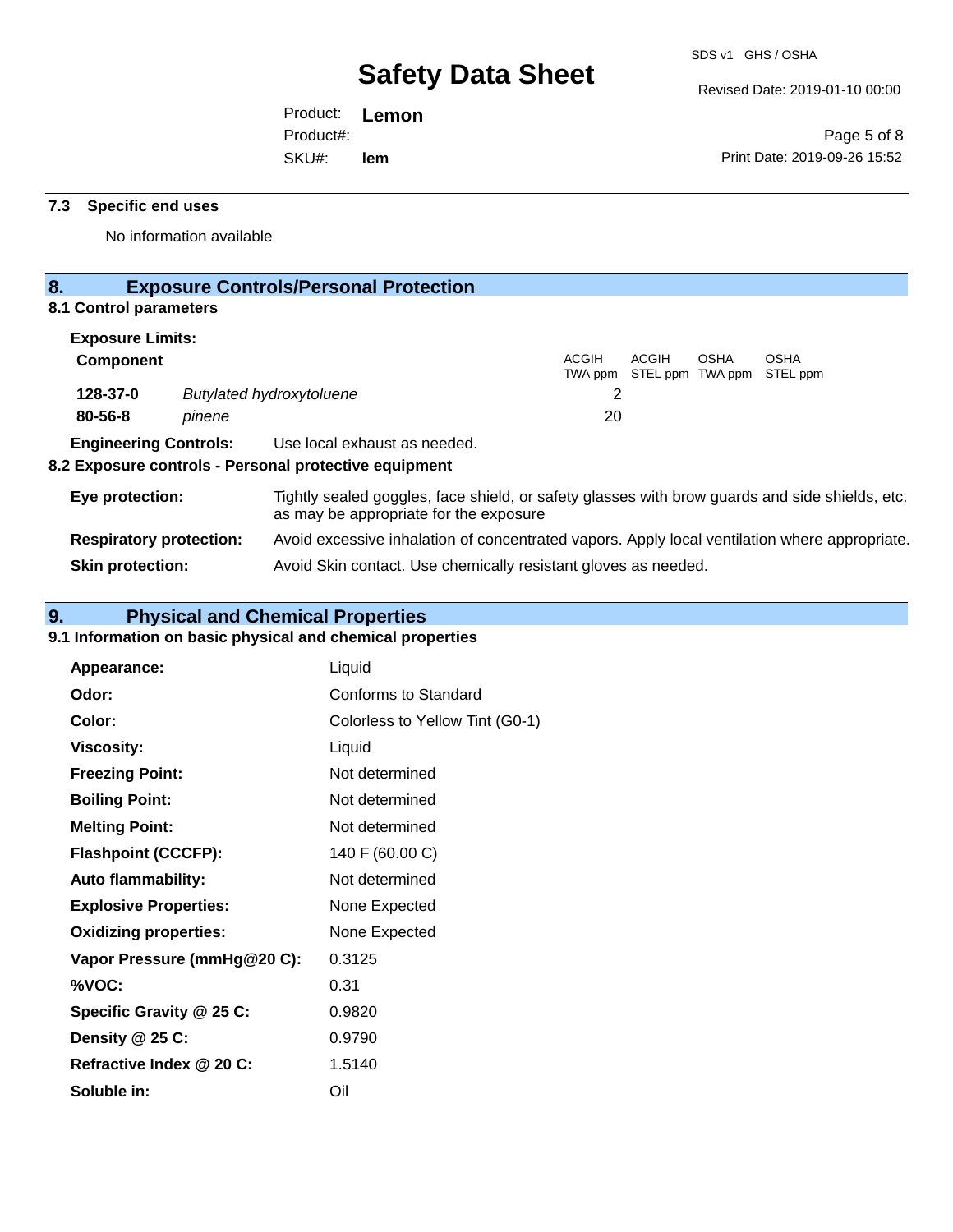Revised Date: 2019-01-10 00:00

Product: **Lemon**  SKU#: Product#: **lem**

Page 6 of 8 Print Date: 2019-09-26 15:52

# **10. Stability and Reactivity**

| 10.1 Reactivity                         | None                                               |
|-----------------------------------------|----------------------------------------------------|
| <b>10.2 Chemical stability</b>          | Stable                                             |
| 10.3 Possibility of hazardous reactions | None known                                         |
| 10.4 Conditions to avoid                | None known                                         |
| 10.5 Incompatible materials             | Strong oxidizing agents, strong acids, and alkalis |
| 10.6 Hazardous decomposition products   | None known                                         |

# **11. Toxicological Information**

# **11.1 Toxicological Effects**

Acute Toxicity Estimates (ATEs) based on the individual Ingredient Toxicity Data utilizing the "Additivity Formula"

| (LD50: 2257.3363) May be harmful if swallowed            |
|----------------------------------------------------------|
| (LD50: 3205.1282) May be harmful in contact with skin    |
| (LD50: 54.0776) May be harmful if inhaled                |
| May be harmful if inhaled                                |
| Causes serious eye irritation                            |
| Not classified - the classification criteria are not met |
| May cause an allergic skin reaction                      |
| Not classified - the classification criteria are not met |
| Not classified - the classification criteria are not met |
| Not classified - the classification criteria are not met |
| Not classified - the classification criteria are not met |
| Not classified - the classification criteria are not met |
| May be fatal if swallowed and enters airways             |
|                                                          |

# **12. Ecological Information 12.1 Toxicity**

| <b>Acute acquatic toxicity</b>     | Very Toxic to aquatic life                      |  |  |
|------------------------------------|-------------------------------------------------|--|--|
| <b>Chronic acquatic toxicity</b>   | Toxic to aquatic life with long lasting effects |  |  |
| <b>Toxicity Data on soil</b>       | no data available                               |  |  |
| <b>Toxicity on other organisms</b> | no data available                               |  |  |
|                                    |                                                 |  |  |
| 12.2 Persistence and degradability | no data available                               |  |  |
| 12.3 Bioaccumulative potential     | no data available                               |  |  |
| 12.4 Mobility in soil              | no data available                               |  |  |
| 12.5 Other adverse effects         | no data available                               |  |  |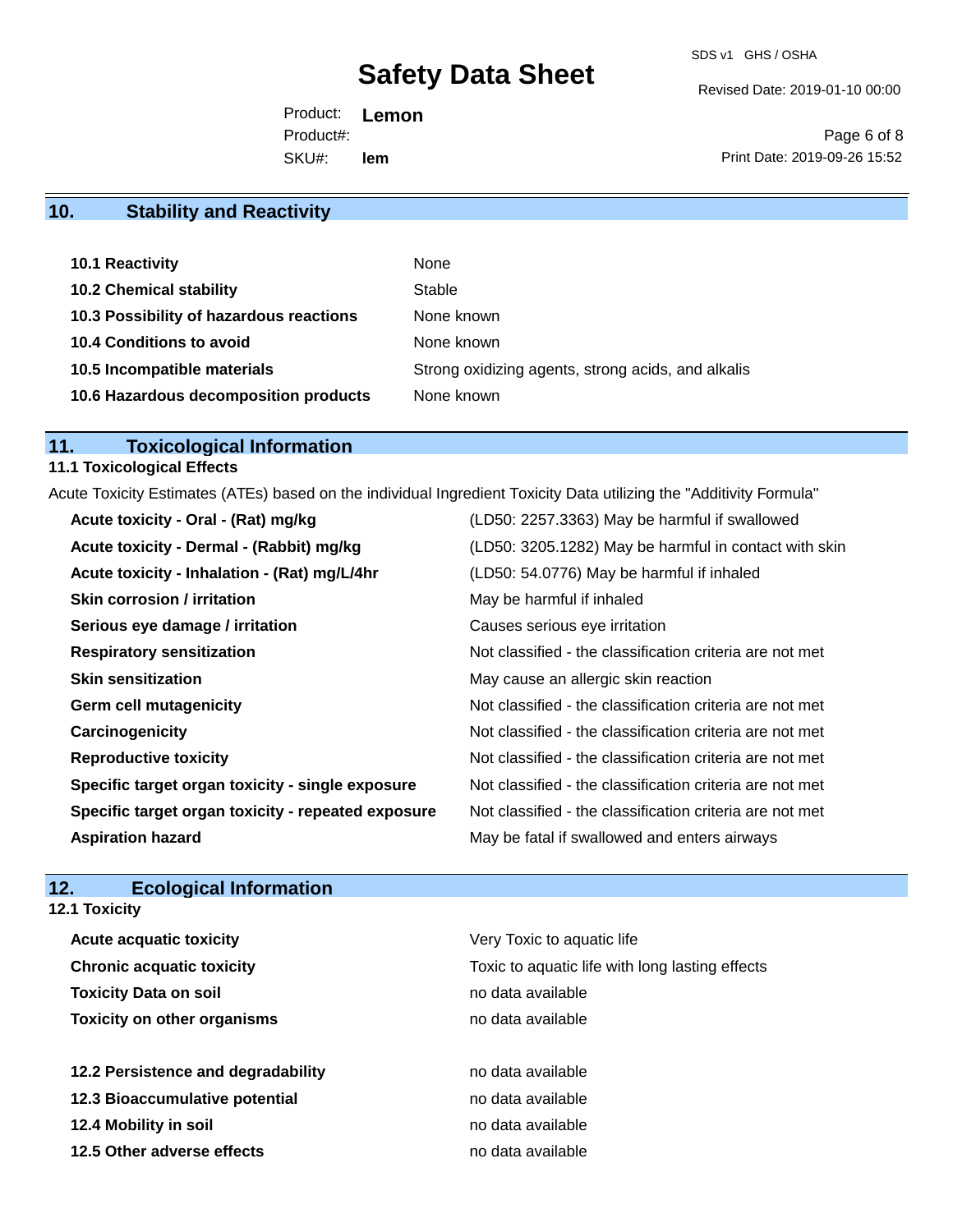Revised Date: 2019-01-10 00:00

Product: **Lemon**  SKU#: Product#: **lem**

Page 7 of 8 Print Date: 2019-09-26 15:52

### **13. Disposal Conditions**

#### **13.1 Waste treatment methods**

Do not allow product to reach sewage systems. Dispose of in accordance with all local and national regulations. Send to a licensed waste management company.The product should not be allowed to enter drains, water courses or the soil. Do not contaminate ponds, waterways or ditches with chemical or used container.

# **14. Transport Information**

| <b>Marine Pollutant</b>                                       | Yes. Ingredient of greatest environmental impact:<br>120-51-4 : (40 - 50 %) : Benzyl Benzoate |              |                                     |                  |               |
|---------------------------------------------------------------|-----------------------------------------------------------------------------------------------|--------------|-------------------------------------|------------------|---------------|
| <b>Regulator</b>                                              |                                                                                               | <b>Class</b> | <b>Pack Group</b>                   | <b>Sub Risk</b>  | UN-nr.        |
| U.S. DOT (Non-Bulk)                                           |                                                                                               |              | Not Regulated - Not Dangerous Goods |                  |               |
| <b>Chemicals NOI</b>                                          |                                                                                               |              |                                     |                  |               |
| <b>ADR/RID (International Road/Rail)</b>                      |                                                                                               |              |                                     |                  |               |
| <b>Environmentally Hazardous</b><br>Substance, Liquid, n.o.s. |                                                                                               | 9            | Ш                                   |                  | <b>UN3082</b> |
| <b>IATA (Air Cargo)</b>                                       |                                                                                               |              |                                     |                  |               |
| <b>Perfumery Products</b>                                     |                                                                                               | 3            | Ш                                   | Flammable Liquid | UN1266        |
| <b>Environmentally Hazardous</b><br>Substance, Liquid, n.o.s. |                                                                                               | 9            | Ш                                   |                  | <b>UN3082</b> |
| <b>IMDG (Sea)</b>                                             |                                                                                               |              |                                     |                  |               |
| <b>Perfumery Products</b>                                     |                                                                                               | 3            | Ш                                   | Flammable Liquid | UN1266        |
| <b>Environmentally Hazardous</b><br>Substance, Liquid, n.o.s. |                                                                                               | 9            | $\mathbf{III}$                      |                  | <b>UN3082</b> |

| 15.<br><b>Regulatory Information</b>                                    |                                                              |
|-------------------------------------------------------------------------|--------------------------------------------------------------|
| <b>U.S. Federal Regulations</b>                                         |                                                              |
| <b>TSCA (Toxic Substance Control Act)</b>                               | All components of the substance/mixture are listed or exempt |
| 40 CFR(EPCRA, SARA, CERCLA and CAA)<br><b>U.S. State Regulations</b>    | This product contains NO components of concern.              |
| <b>California Proposition 65 Warning</b><br><b>Canadian Regulations</b> | No Warning required                                          |
| <b>DSL</b>                                                              | 100.00% of the components are listed or exempt.              |

# **16. Other Information**

#### **GHS H-Statements referred to under section 3 and not listed in section 2**

| H227 : Combustible liquid          | H302 : Harmful if swallowed                                    |
|------------------------------------|----------------------------------------------------------------|
| H316 : Causes mild skin irritation | H317 : May cause an allergic skin reaction                     |
| H320 : Causes eye irritation       | H401 : Toxic to aquatic life                                   |
| H402 : Harmful to aquatic life     | H410 : Very toxic to aquatic life with long lasting<br>effects |

H412 : Harmful to aquatic life with long lasting effects